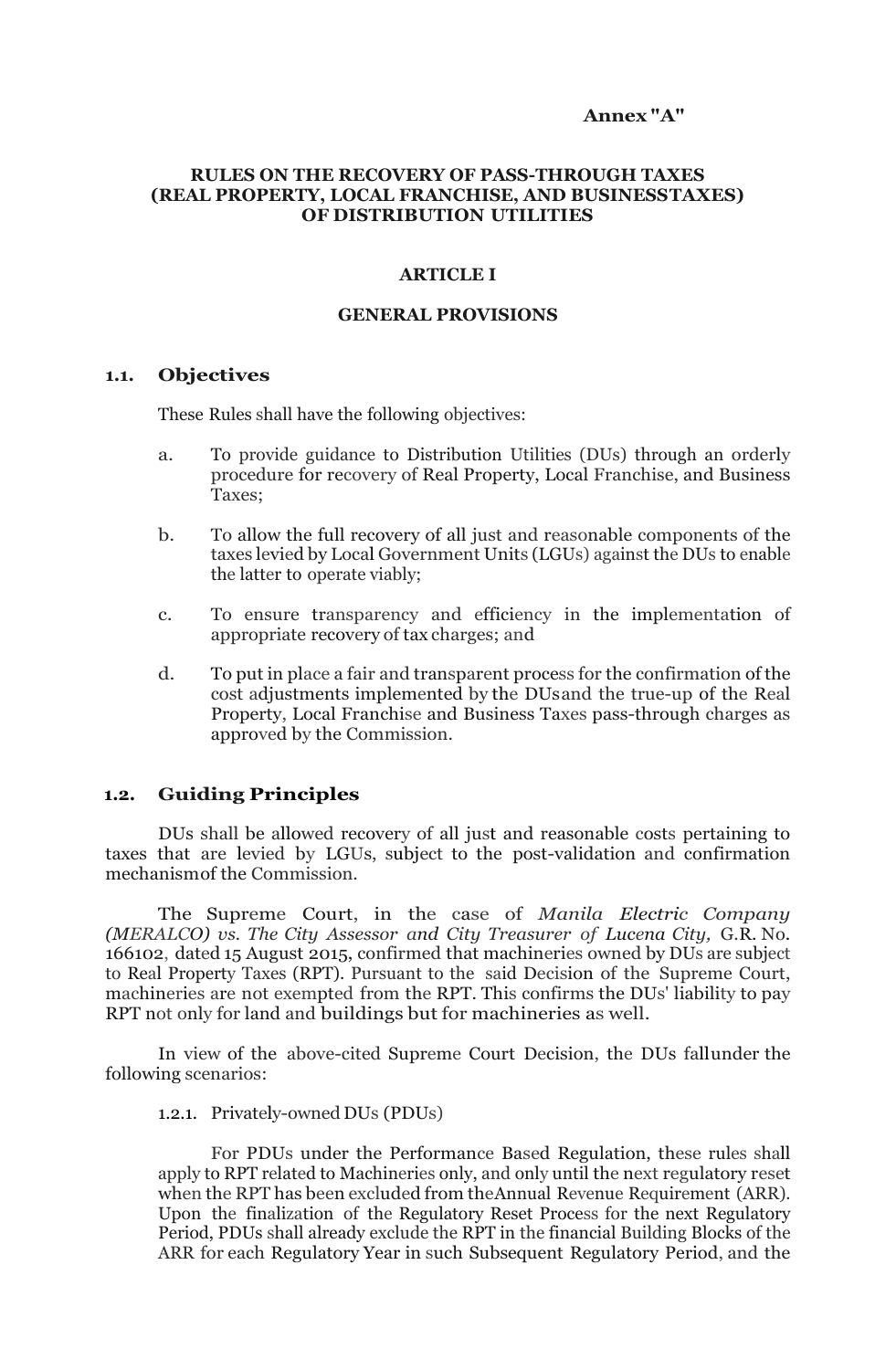Rules provided herein shall apply to all RPT charges.

1.2.2. Electric Cooperatives (ECs)

The RPT for on-grid ECs are recovered as paid, and the rate of recovery is computed based on the period it has paid subject to the provisions of the Rules for Setting Electric Cooperatives WheelingRates (RSEC-WR).

The Current RPT Charge for ECs shall refer to the RPT that ECs have paid for the LGUs for the current period covered by the current rate of additional contribution for RPT reflected as a separate line item in the bill.

### **1.3. Scope and Applicability**

These Rules shall apply to all DUs where Real Property, Local Franchise, and Business Taxes are levied and shall govern the recovery of the pass-through costs.

Only real property, franchise and business taxes that are assessed bythe LGUs and subsequently paid for by the DUs shall be allowed to be passed on to consumers, subject to the provisions of these Rules.

Tax arrearages (excluding penalties and other charges) imposed on DUs shall be allowed to be passed on to consumers.

Tax arrearages shall include taxes assessed for prior years but paid by the concerned DU. In such instances, the amount of taxes paid by the concerned DU for the prior years shall be allowed to be passed on, provided that the requirements provided under these Rules are complied with.

These Rules shall likewise govern the applications for the recovery of any allowable real property, local franchise and business tax. Applications of this nature filed under Resolution No. 16, Series of 2009 shall no longer be accepted by the ERC.

Subject to the requirements provided in these Rules, the real property, local franchise and business taxes paid by the DUs for a particular calendar year may be passed on to consumer only within the year it was paid. Other taxes allowed to be passed on to their consumers but paid beyond the period mentioned in the preceding statement shall be recovered through the confirmation mechanisms under Article V of these Rules.

The resulting pass-through charge s shall be reflected as a separate lineitem in their customers' electricity bills.

## **1.4. Definition of Terms**

- a. **"Annual Revenue Requirement" or "ARR"** shall refer to the allowed annual revenue requirement for a utility which fully compensates the utility for efficient distribution expenses such as operating and maintenance expenses, return of capital,return on capital and other taxes;
- b. **"Business Tax" or "BT"** shall refer to the tax levied by the municipalities and cities as contemplated under Section 143 and 151, respectively, of the Local Government Code of 1991;
- c. **"Compliance Filing"** shall refer to Rule 20, Paragraph G, Section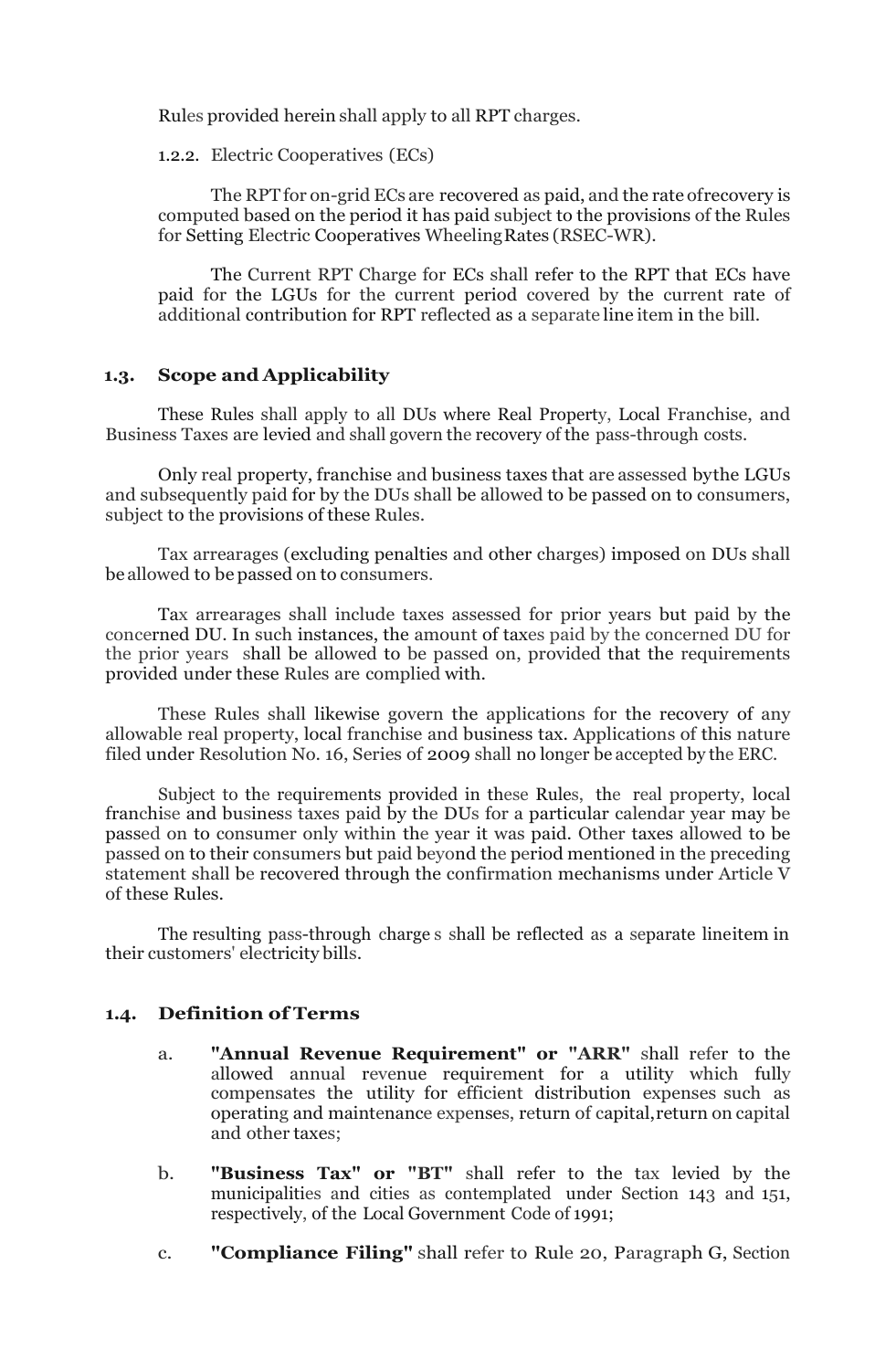3 of the ERC Resolution No. 38, Series of 2006;<sup>1</sup>

- d. **"Current Taxes"** shall refer to the Real Property, Local Franchise and Business Taxes that are covered by these rules, which are levied by the LGU for the present year starting 2021;
- e. **"Distribution Utility" or "DU"** shall refer to any electric cooperative, private corporation, government-owned utility or existing LGU which has an exclusive franchise to operate a distribution system in accordance with its franchise and RepublicAct 9136;
- f. **"DSM Charges "** shall refer to the distribution utility's unbundled rates to cover the operating expenses compose of its payroll and operations and maintenance expenses;
- g. **"Electric Cooperative" or "EC"** shall refer to a distribution utility organized and incorporated pursuant to Presidential Decree No. 269, as amended by Presidential Decree No, 1645 and Republic Act No. 6938. Otherwise known as the Cooperative Code of the Philippines; wherein,
	- i. **On-Grid ECs** shall refer to the ECs connected to theGrid operating under the RSEC-WR.
	- ii. **Off-Grid ECs** shall refer to the island ECs that are notconnected to the Grid;
- h. **"Levying LGU"** shall refer to the local government unit authorize to levy tax, fee, charge or other imposition unless otherwise provided under the Local Government Code of the Philippines;
- i. **"Local Franchise Tax" or "LFT"** shall refer to the tax levied by the province and cities on business enjoying a franchise as defined under to Sections 137 and 151of RepublicAct No. 7160, otherwise known as the Local Government Code of 1991;
- j. **"Machineries"** shall refer to machines, equipment, mechanical contrivances, instruments, appliances or apparatus which may or may not be attached, permanently or temporarily, to the real property. It includes the physical facilities for production, the installations and appm1enant service facilities, those which are mobile, self-powered or self- propelled, and those not permanently attached to the realproperty which are actually, directly, and exclusively used to meet the needs of the particular industry, business or activityand which by their very nature and purpose are designed for,or necessary to its manufacturing, mining, logging,commercial, industrial or agricultural purposes, as definedunder Section 199 of the Local Government Code of 1991. ForDUs, this includes assets such as, transformers, electric posts, transmission lines, insulators, and electric meters;
- k. **"Privately-owned DUs" or "PDUs"** shall refer to private corporation which has an exclusive franchise to operate a distribution system in accordance with its franchise;
- l. **"Real Property Taxes" or "RPT"** refers to Local Taxes imposed by Provinces, Cities and Municipalities against the DUs pursuant to

<sup>&</sup>lt;sup>1</sup> A Resolution Promulgating the Energy Regulatory Commission's Rules of Practice and Procedure.", and any applicable amendments thereof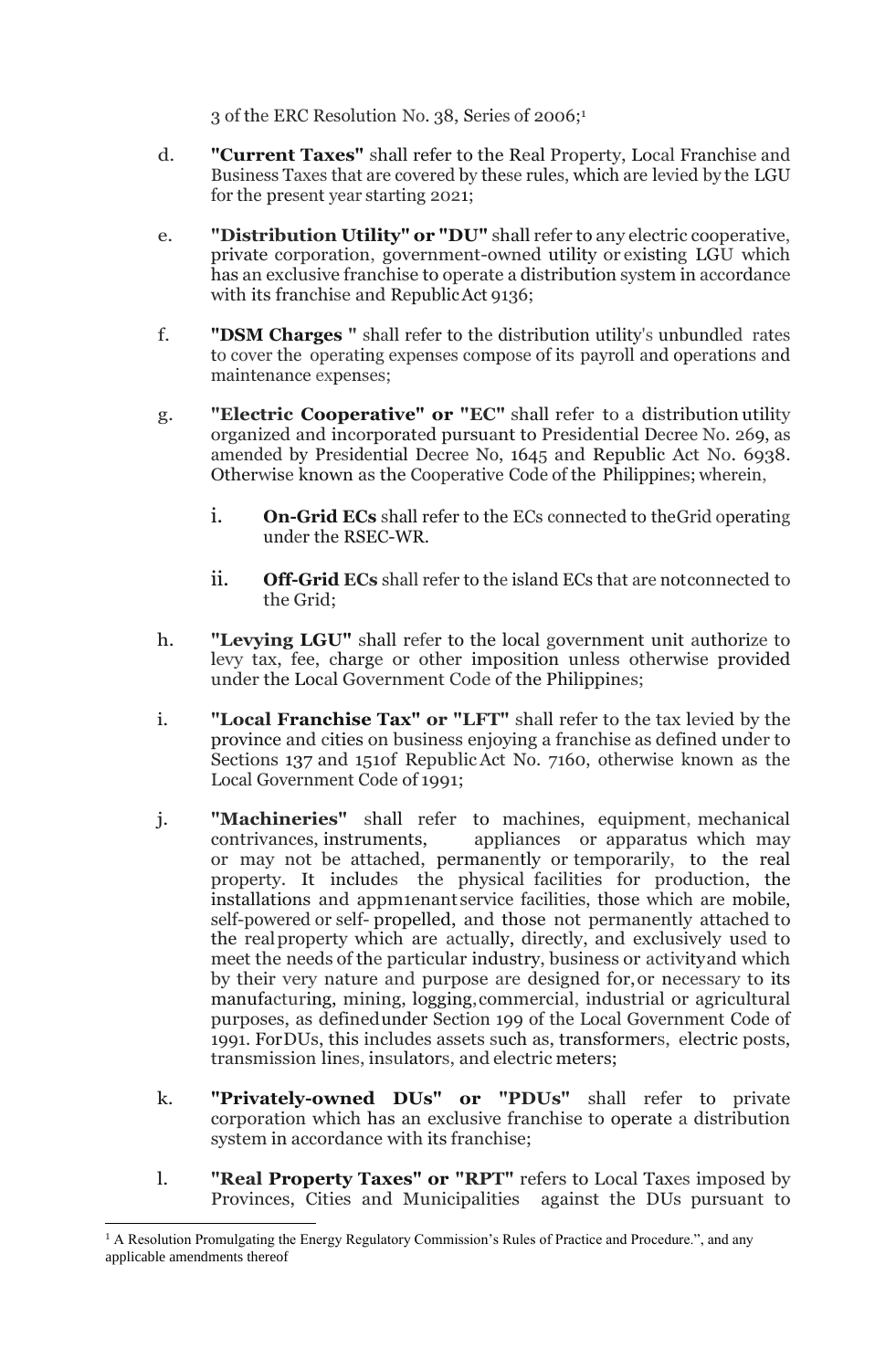Sections 197-283 of the LGC;

- m. **"Recoverable Cost"** shall refer to the cost of any tax imposed to the utility that has been paid or incurred and allowed to be passed on by the utility;
- n. **"Recovery Period"** shall generally refer to the period whenthe cost adjustments are implemented;
- o. **"Statement of Account"** shall refer to an account statement sent to a customer or client which contains the detailed reportof the contents of an account. It shows billings to and payments from the customer or client during a specific time period; and
- p. **"Tax Assessment"** shall refer to the act or process of determining the value of a property, or proportion thereof, subject to tax, including the discovery, listing and appraisal ofproperties.

## **ARTICLE II**

## **REAL PROPERTY TAX**

## **2.1. Current RPT**

Current RPTs that are paid by the DUs are deemed part of their operating costs and shall be allowed to be recovered from the end users asthe Current RPT Charge subject to the limitations in these Rules.

While the RPT is a common expenditure for all DUs, the rate thereof varies depending on the LGU.

The Current RPT Charge to be recovered by the DUs shall be determined and limited to the real propertytaxes assessed by the LGUs forthe present year and paid for by the DUs, as evidenced by the following:

- a. a certified true copy of the local Tax Ordinance and/or any applicable Provincial Tax Ordinance/Resolution;
- b. a certified true copy of the tax assessment;
- c. a certified true copy of the statement of account;
- d. a certified true copy of the official receipt of payment / LGU Assessor's or Treasurer's office issuance of a certificate of fullpayment;
- e. projected kilowatt-hours sales for the particular proposed recovery period; and
- f. such other documents as may be required bythe Commission.

Upon complete submission of the foregoing documents, the DU is hereby authorized to recover from its consumers the allowable Current RPT as pass-through charges pursuant to these Rules. Such pass-throughcharges shall be reflected as a separate line item in the electric bill, and subject to post-verification and confirmation by the Commission as provided under Article V of these Rules, where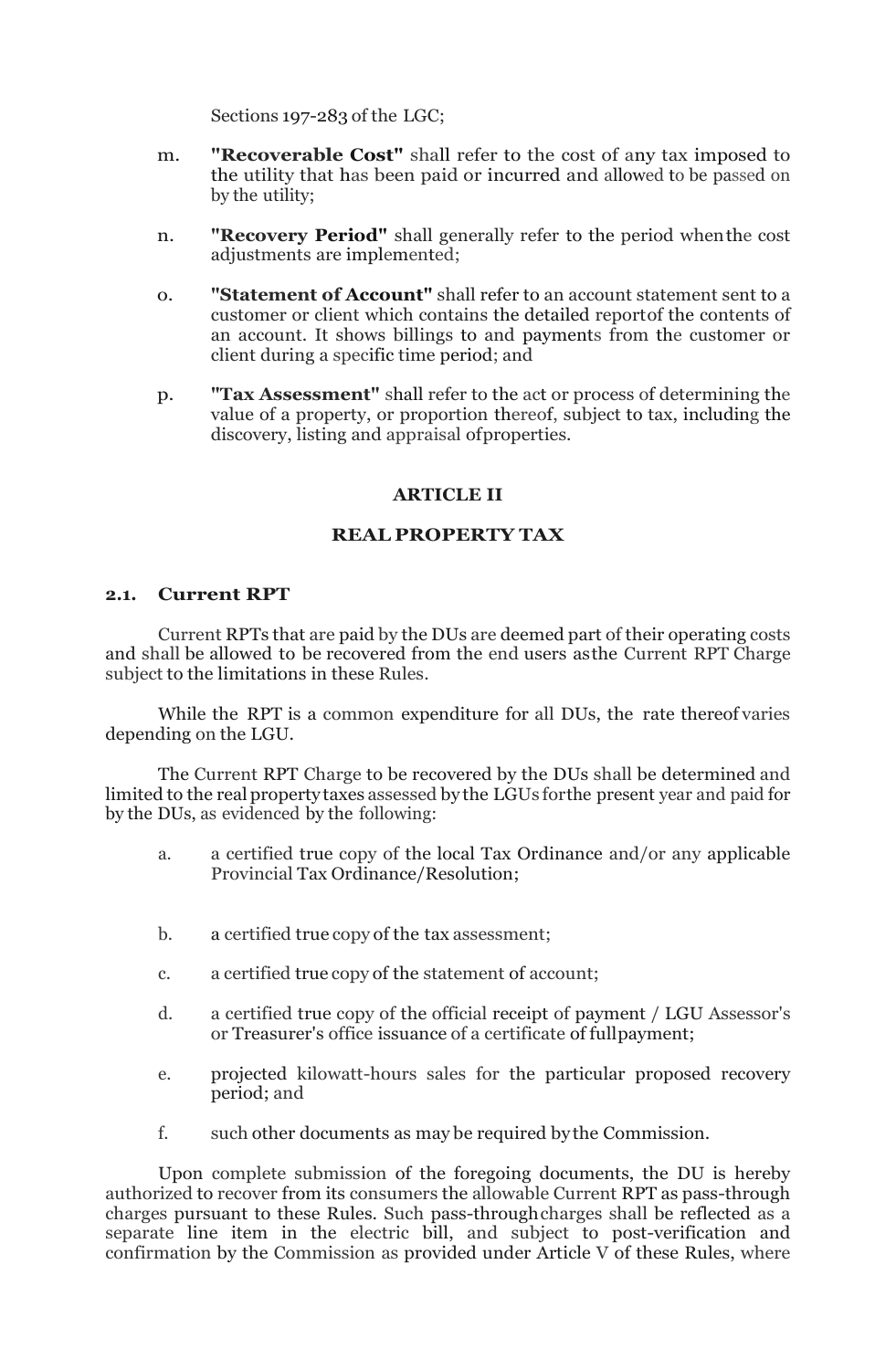the corresponding over/under recovery shall be considered in the DUs filing of their respective applications through Compliance Filing (CF).

The recovery period shall be equivalent to the number of months forwhich the DU has paid the said Current RPT. To illustrate, for DUs that made a one-time payment for the entire amount due for the year, the sameshall be recoverable from their consumers for a period of twelve months. On the other hand, for those who paid on a quarterly basis, the recovery period shall be three (3) months of the quarter covered by the said payment. To illustrate, if a DU paid the current RPT for the first quarter of the year 2021, the DU may recover the said Current RPT for three (3) months or until March 2021.

Notwithstanding the immediately preceding paragraph, the said RPT charges shall only be allowed recovery for the current year and any remaining uncollected amount shall be included as part of the DUs' under-recovery in its compliance filing. To illustrate, the paid RPT for the year 2021 shall only be allowed as a pass-through in 2021. The uncollected portion of the allowable RPT charges shall then be recovered as part of the DU's compliance filing.

Within thirty (30) days from the last billing cycle in which the RPT adjustment was collected and fully recovered, a report on the said recovery,in accordance with the prescribed format provided in Appendix "A" hereof, shall be submitted to the Commission complete with supporting documents regarding its implementation.

Monthly collections and revenue shall be included in the DUs submission to the Commission under the Uniform Reportorial Requirements (URR).

#### **2.2.Current RPT Pass-Through Computation**

The Current RPT Charge shall be calculated using the following formula:

$$
RPT Charge = \frac{RPT_c}{S_c}
$$

Where:

| <b>RPT</b><br>Charge | = The Current RPT Charge expressed in Php/kWh representing the RPT<br>paid for the present year to the LGUs located within the franchise area<br>of the DU            |
|----------------------|-----------------------------------------------------------------------------------------------------------------------------------------------------------------------|
| $RPT_c$              | = The total RPT paid for present year to all the LGUs imposing the tax<br>within the specific municipality (ies) and/or city (ies) of the franchise<br>area of the DU |
| $S_c$                | = Projected Total kWh Sales for the recovery period of the Current RPT                                                                                                |

For PDUs under the Performance Based Regulation, these rules shall apply to Current RPT related to Machineries only, and only until the next regulatory reset. Upon the finalization of the Regulatory Reset Process for the next Regulatory Period, privatelyowned DUs shall already exclude the RPT in the financial Building Blocks of the ARR for each Regulatory Year in such Subsequent Regulatory Period, and the Rules provided herein shall apply to all RPT charges that will be imposed by the LGUs.

For ECs, these Rules shall be applied prospectively on all its Current RPT Charges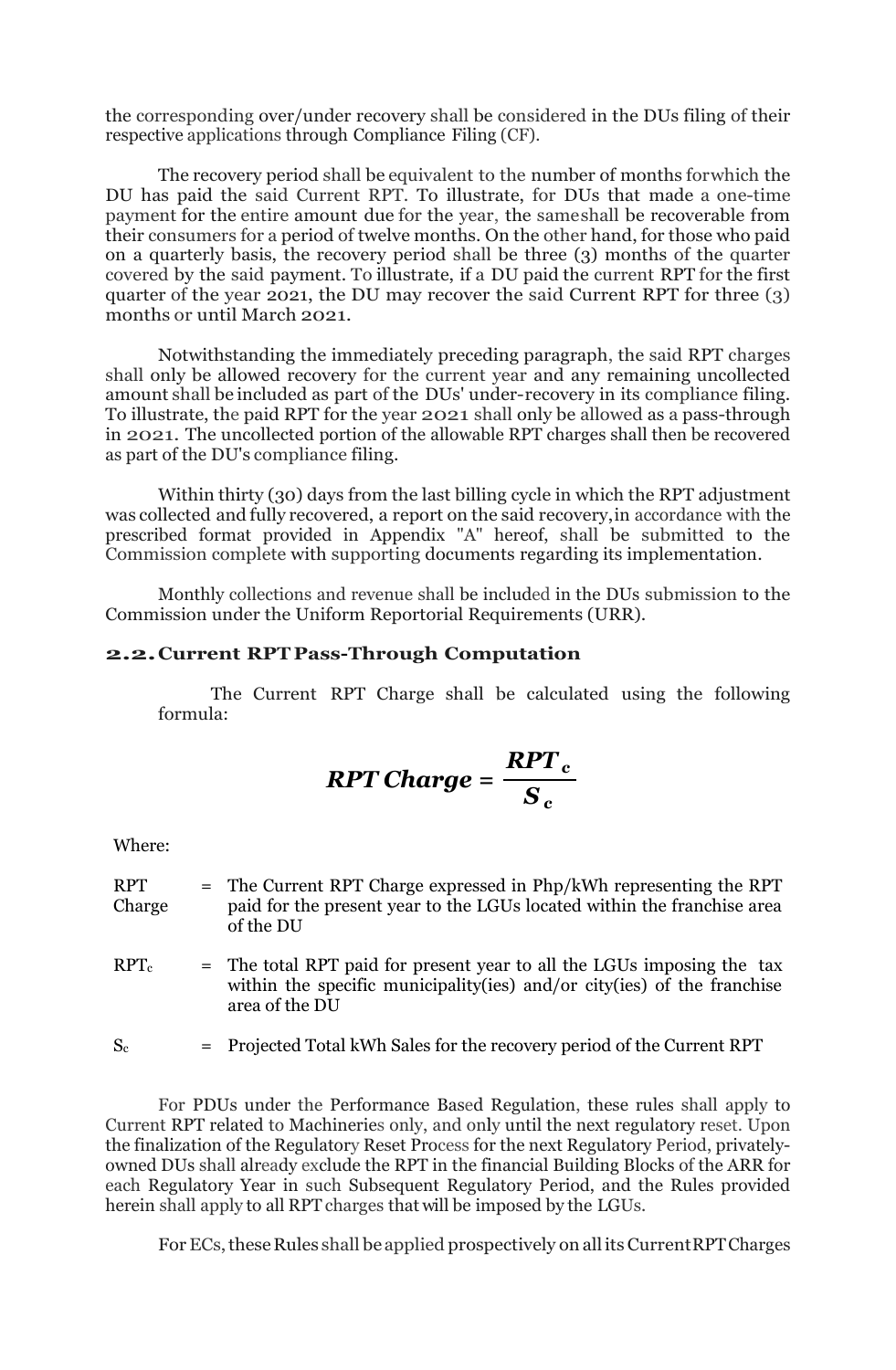that will be imposed by the LGUs.

## **2.3. REAL PROPERTY TAX RECOVERY ADJUSTMENT CLAUSE (RPTRAC)**

## **2.3.1. Real Property Taxes Paid for Prior Years**

Real Property Taxes arrearages shall be applied and allowed for recovery as a Real Property Tax Recovery Adjustment Clause only upon prior approval of the Commission.

The RPTRAC shall be recovered as a separate line item in the electric bill until the approved amount has been fully recovered, subject to post-verification and confirmation by the Commission.

A report on the said recovery shall be made to the Commission, complete with supporting documents regarding its implementation, within fifteen (15) days from the last billing cycle in which the RPTRAC was collected. This may be subject to audit upon the discretion of the Commission.

## **2.3.2.Supporting Documents for RPTRAC**

The DU shall be required to submit the following supporting documents in support of its application:

- 1. Certified true copy of local tax ordinance;
- 2. Statement of Account;
- 3. Official Receipt;
- 4. Proposed recovery period;
- 5. Projected kilowatt-hours sales for the proposed recovery period;
- 6. Proposed RPTRAC rate of recovery; and
- 7. Such other documents as may be required by the Commission.

## **2.3.3.RPTRAC Computation**

The RPTRAC shall be calculated using the following formula:

$$
RPTRAC = \begin{array}{c} RPT_a \\ = - \text{---} \\ S \end{array}
$$

Where: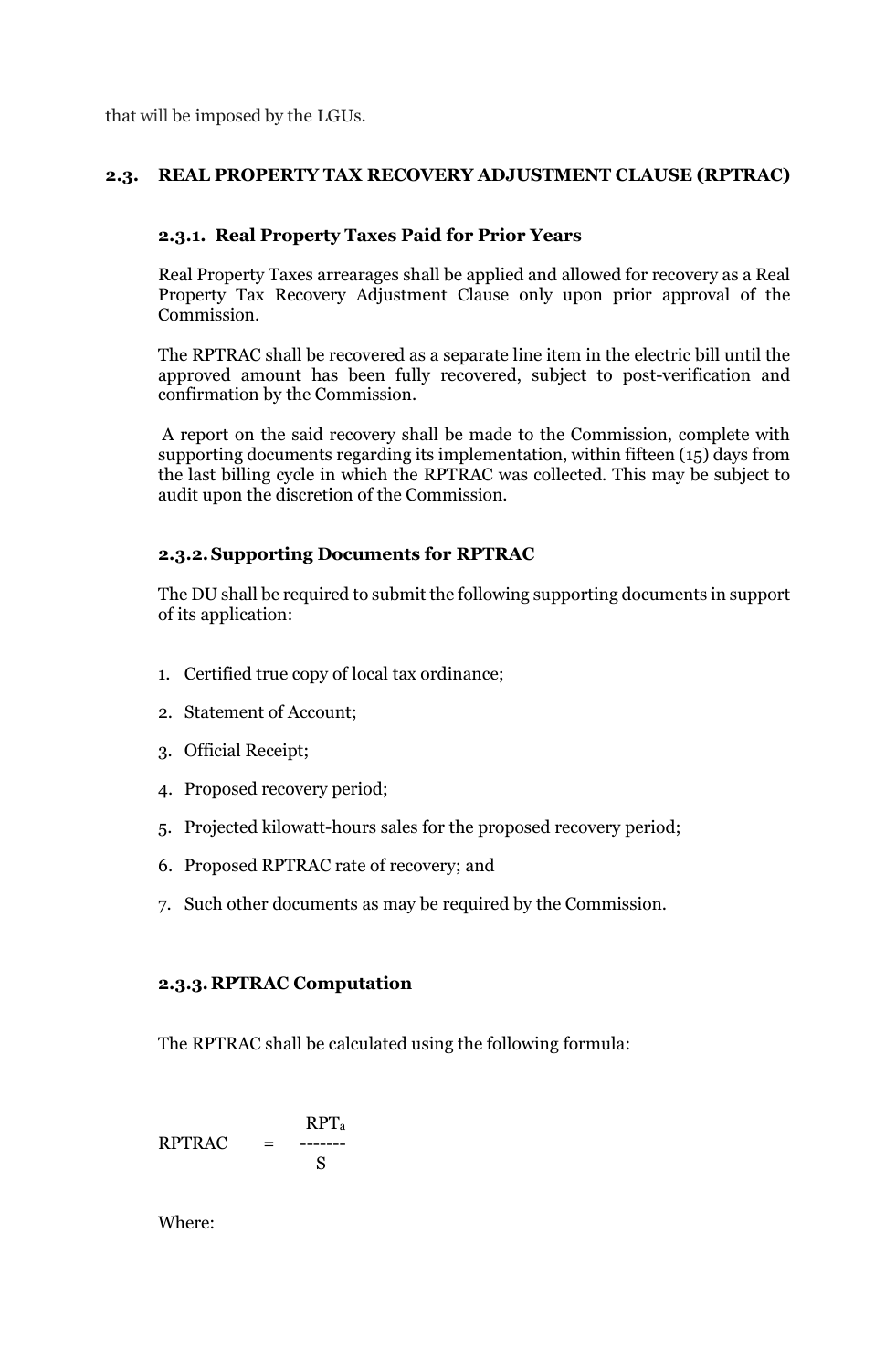RPTRAC

\n= The RPT Recovery Adjustment Clause expressed in 
$$
PhP/kWh
$$
 and allowed by the Commission

\nRPTa

\n= Total Real Property Taxes for prior years,   
\narrearages (excluding penalties and surcharges) paid to all LGUs imposing the tax

\nS

\n= Projected kWh Sales for the proposed recovery

S = Projected kWh Sales for the proposed recovery period

#### **ARTICLE III**

### **LOCAL FRANCHISE AND BUSINESS TAXES**

#### **3.1 Local Franchise Tax Pass-Through Computation**

A DU is obligated to pay Local Franchise Taxes (LFT) to their respectiveLGU/s. This shall be reflected in its customer's electric bill, and its recovery shall be based on the tax rate multiplied against the total grossrevenue<sup>2</sup> in Peso (Distribution, Supply, Metering and other charges/adjustments, i.e. subsidy on lifeline charge, lifeline subsidy discount and inter-class cross subsidy charge, excluding Reinvestment Fund collections in the case of an EC).

## **3.2 Business Tax Pass-Through Computation**

Business Taxes (BT) paid by DUs may be recovered from its customers. The recovery of the said taxes shall be reflected in its customer's electric bill, with the amount to be recovered based on the following formula:

$$
BT = \left(\frac{Bt_a}{S_{FBT}}\right) + OBTA
$$

Where:

| -RT         | = Business Taxes Charge expressed in Peso/kWh representing business<br>taxes that a DU paid to the specific LGUs                                        |
|-------------|---------------------------------------------------------------------------------------------------------------------------------------------------------|
| $Bt_a$      | = Business Taxes (excluding penalty and surcharge) other than those already<br>considered in the distribution rates, paid for the current calendar year |
| $S_{FBT}$   | = Projected Total kWh Sales for the recovery period                                                                                                     |
| <b>OBTA</b> | - Other Business Taxes Cost Adjustment, refer to adjustments as approved<br>by the Commission after prior verification and confirmation.                |

In calculating the local business taxes, it shall be based on the DU's total distribution charges, excluding the penalties and surcharges paid. The DU shall reflect the computed rate, in PhP/kWh and corresponding revenues in a separate line item in the customers' monthly billing.

### **3.3. Supporting Documents for Local Franchise and Business Taxes Adjustment; Recovery Period as a Pass-Through**

<sup>&</sup>lt;sup>2</sup> The Department of Finance (DOF) Local Circular No. 1-07 dated June 28, 2007 has prescribed the guidelines on how the ECs may be levied by the LGUs on their gross receipts, which is net of the Generation, Transmission, Reinvestment Fund and Universal Charges.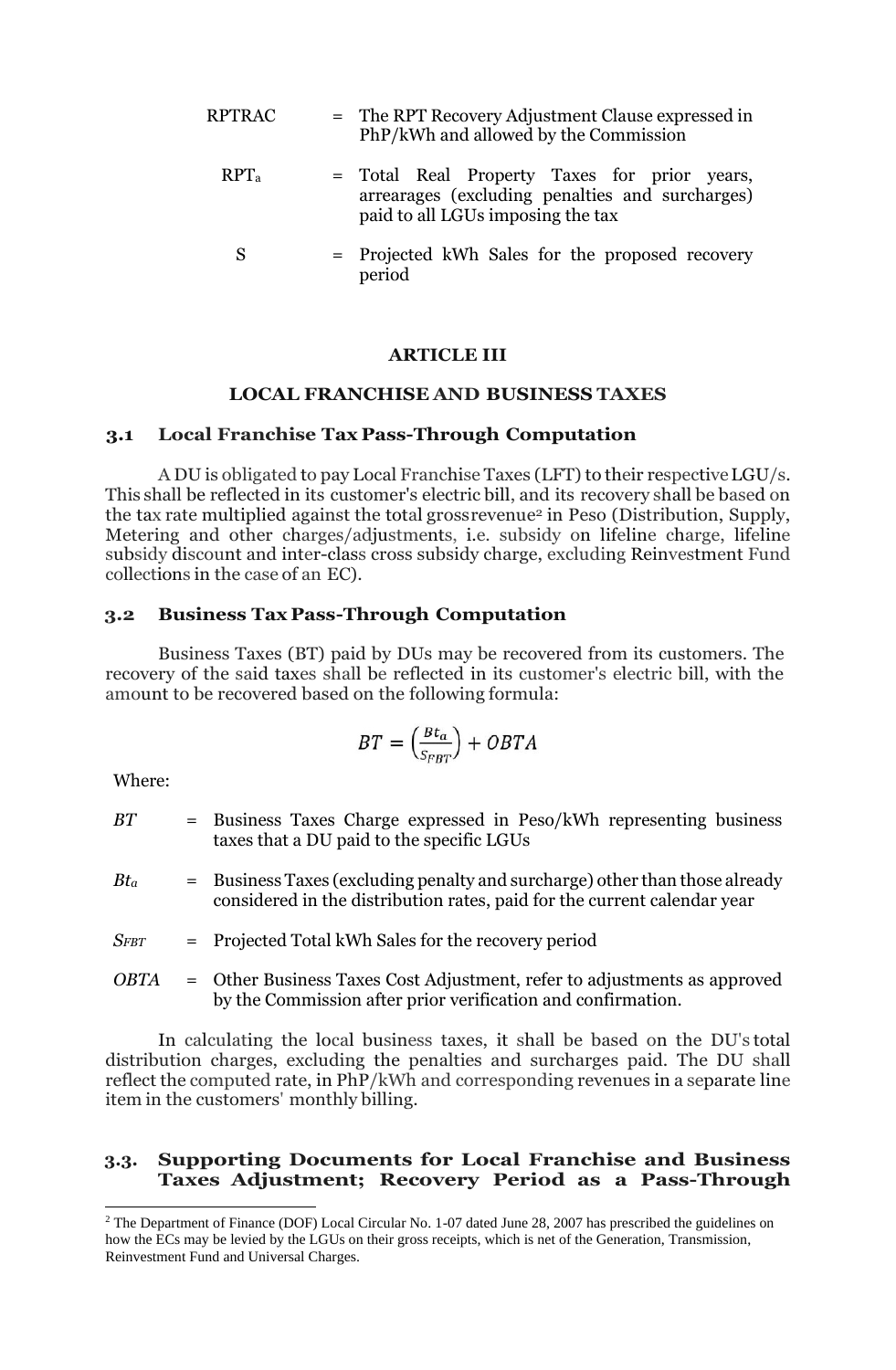## **Charge**

The LFT and BT to be recovered by the DUs shall be determined and limited to the taxes assessed by the LGUs for the present year and paid for by the DUs, as evidenced by the following:

- a. Certified true copies of the Local Ordinances of the Province, Cities and each of the Municipalities wherein franchise/business tax are levied;
- b. Tax receipts for the payments made;
- c. Summary of Franchise/ Business tax computation;
- d. Actual distribution revenues;
- e. Breakdown of gross sales/ receipts; and
- f. Other relevant documents as may be required by the Commission.

Upon complete submission of the foregoing documents, the DU is authorized to recover the allowable LFT/BT under these Rules. Such pass-through charges shall be reflected as a separate line item in the electric bill, subject to post-verification and confirmation by the Commission as provided under Article V of these Rules, where the corresponding over/under recovery shall be considered in the DUs filing of their respective applications through Compliance Filing (CF).

The recovery period shall be equivalent to the number of months forwhich the DU has paid the said LFI/BT. To illustrate, for DUs that madea one-time payment for the entire amount due for the year, the same shallbe recoverablefromtheir consumers for a period of twelve months. On theother hand, for those who paid on a quarterly basis, the recovery period shall be three (3) months of the quarter covered by the said payment. Toillustrate, if a DU paid the LFT/BT for the first quarter of the year 2021, the DU may recover the said LFT/BT for three (3) months or until March 2021.

Notwithstanding the immediately preceding paragraph, the said LFT/BT charges shall only be allowed recovery for the current year and any remaining uncollected amount shall be included as part of the DUs' under-recovery in its compliance filing. To illustrate, the paid BT for theyear 2021 shall only be allowed as a pass-through in 2021.The uncollected portion of the allowable BT charges shall then be recovered as part of theDU's compliance filing.

Within thirty (30) days from the last billing cycle in which the LFT/BT adjustment was collected and fully recovered, a report, in accordance with the prescribed format in the Appendix "A" for the BT and Appendix "B" for the LFT, shall be submitted to the Commission, complete with supporting documents regarding its implementation.

Likewise, the monthly collections and revenue shall be included in the DUs submission to the Commission under the Uniform Reportorial Requirements (URR).

## **3.4. Local Franchise and Business Tax Recovery Adjustment Clause**

3.4.1. Local Franchise and Business Tax arrearages (excluding penalties and surcharges) shall be applied and allowed for recovery as a Tax Recovery Adjustment Clause (TRAC).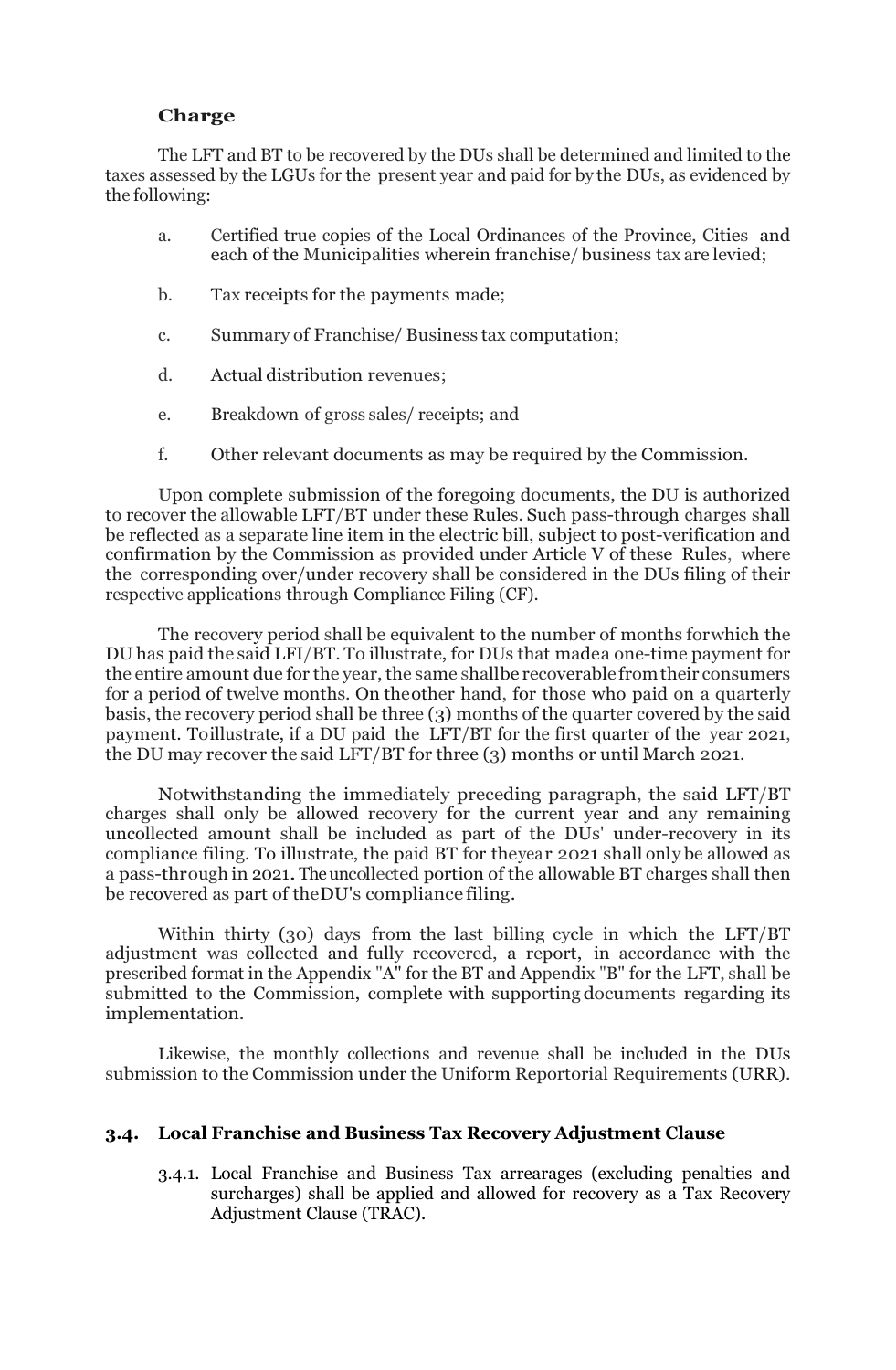- 3.4.2. The TRAC shall be recovered as a separate line item in the electric bill until the approved amount has been fully recovered, subject to post-verification and confirmation by the Commission.
- 3.4.3. A report on the said recovery shall be made to the Commission, complete with supporting documents regarding its implementation, within fifteen (15) days from the last billing cycle in which the TRAC was collected. This may be subject to audit upon the discretion of the Commission.
- 3.4.4. Before including the TRAC in its customers' bill, the DU shall submit to the ERC its calculation thereof using the TRAC formulaprovided above, together with the following information and supporting documents:
	- a. Proposed recovery period;
	- b. Certified true copy of prior years Tax Assessments issued by the concerned LGU/s;
	- c. Certified true copies of Local Tax Ordinance/s;
	- d. Certified true copies of Official Receipts;
	- e. Projected kilowatt-hours sales for the particular proposed recovery; and
	- f. Other relevant documents as may be required by ERC.
- 3.4.5. Upon receipt of the complete documents, ERC shall verify and determine from the submissions the appropriate TRAC that the DU shall be allowed to impose on its customers.
- 3.4.6. The DU shall await the ERC's clearance before the inclusion and imposition of such taxes in its customers' retail rates and shall impose the TRAC allowed until such time that its franchise and business tax payments, as may be adjusted by the ERC during itsprior verification, have been fully recovered.

## 3.4.7. **TRAC Computation**

3.4.7.1. The TRAC shall be calculated using the following formula:

$$
TRAC = \left(\frac{Lf t_a + B t_a}{S_{TRAC}}\right) + OFBA
$$

*Where :*

*TRAC* = Tax Recovery Adjustment Charge expressed in Peso/kWh applied to the customer's monthly billing until such time the total franchise and business taxes paid to the local government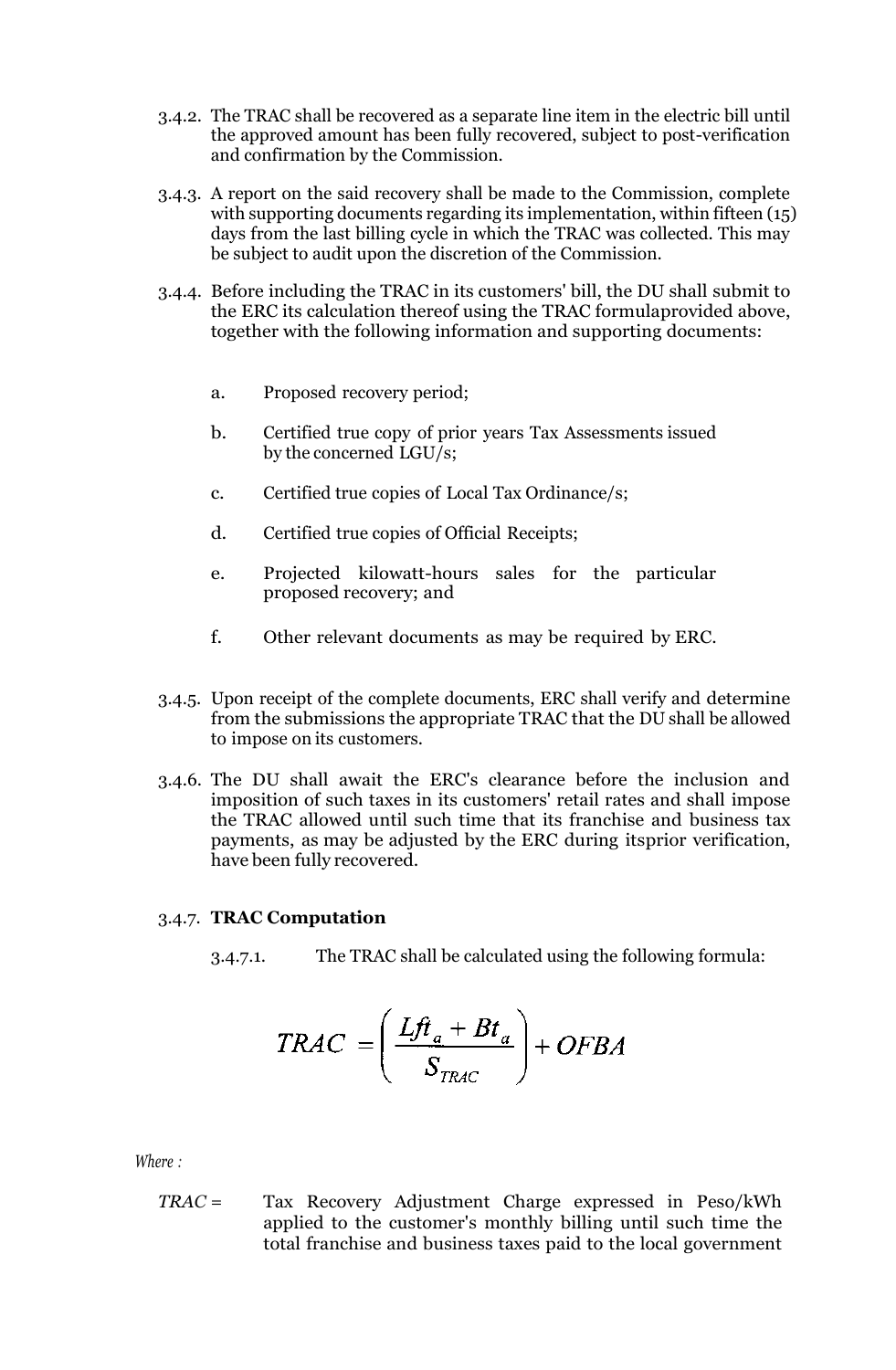shall have been fully recovered;

- *Lfta* = Local franchise tax (*excluding penalty and surcharge)* paidprior to the implementation of the approved franchise tax rate;
- *Bta* = Business Tax *(excluding penalty and surcharges)* paid prior to the implementation of the approved business tax formula;
- *SrRAc* = Projected kWh sales for a particular proposed recovery period or as determined by ERG; and
- *OFBA* = Other Franchise and Business Taxes Cost Adjustments, refer to adjustments deemed necessary by the Commission after prior verification and confirmation, and the TROUR determined using the formula provided in Sections 4.3, 4.3.1 and 4.3.2 hereof.

## **ARTICLE IV**

### **TRUE UP MECHANISM**

This Article shall establish a procedure for the recovery or refund of passthrough costs and the confirmation process that would govern the cost adjustment and true-up mechanisms approved by the ERC.

## **4.1. Calculation of Over/Under Recoveries**

The DU shall calculate the over or under recoveries on the RPT, LFT and BT Rate brought about by the variance between the allowable cost and the revenues billed using the applicable formulae provided herein.

## **4.2. RPT Over/Under Recovery**

Consistent with ERC Resolution No. 16, series of 20093, a provision for true up mechanism is allowed every three (3) years that coincides withthe DU's confirmation filing. The RPT over/under recovery charged to customers shall be based on the following formula:

$$
RPT_{OUR} = \frac{(RPTR_i + RPTR_{ii} + \cdots RPTR_n) - (RPTA_i + RPTA_{ii} + \dots RPTA_n)}{S_{RPTOUR_{TotalActual}}}
$$

Where:

| RPT <sub>OUR</sub>   | = Refers to over/under recoveries real property taxes during the<br>recovery period expressed in Peso/kWh |
|----------------------|-----------------------------------------------------------------------------------------------------------|
| $RPTR$ <i>i</i> to n | $=$ Real Property tax revenue for the recovery period I to n computed<br>as follows:                      |

<sup>&</sup>lt;sup>3</sup> "A Resolution Adopting the Rules Governing the Automatic Cost Adjustment and True-Up Mechanism and Corresponding Confirmation Process for Distribution Utilities."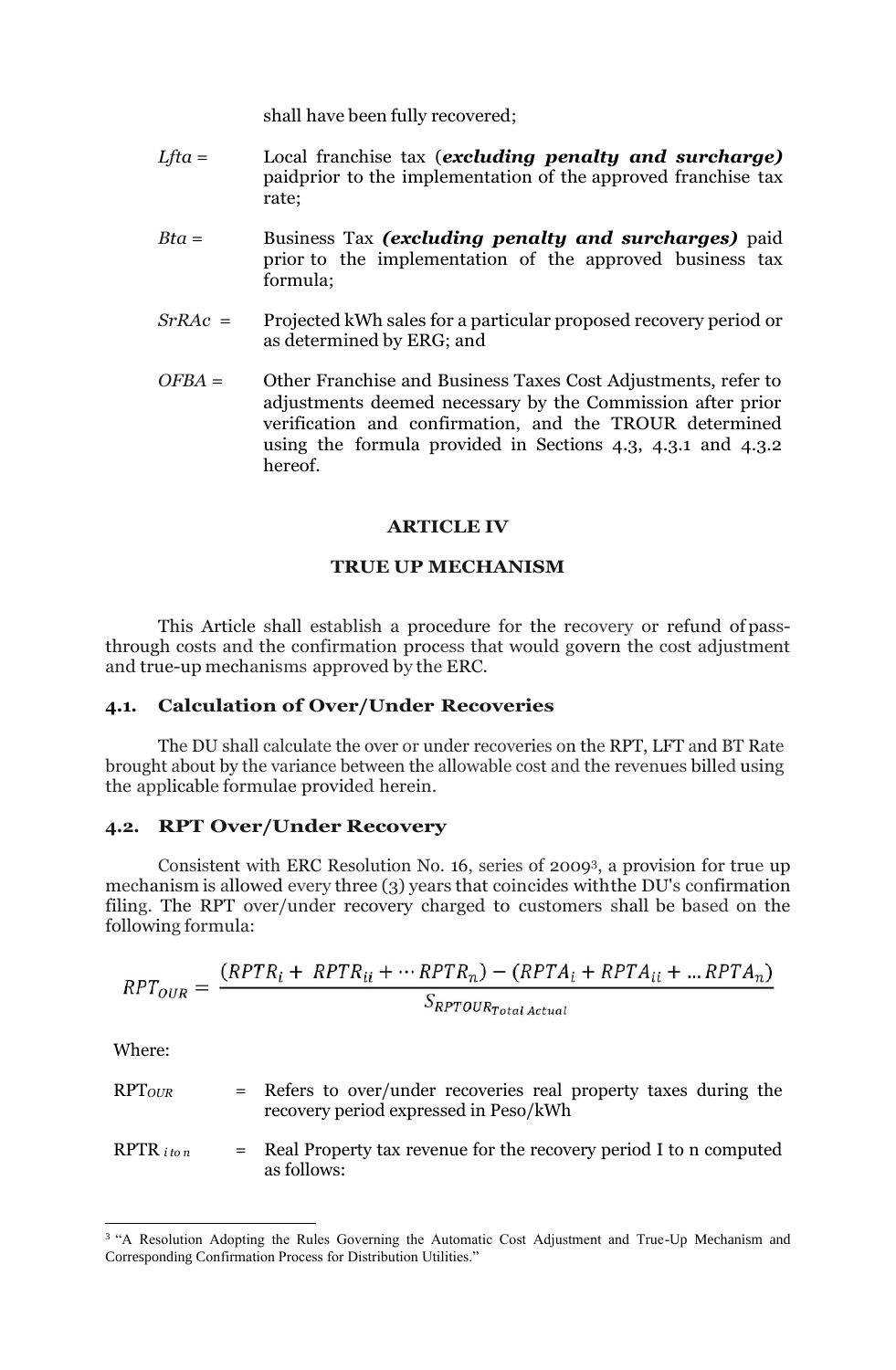$$
RPTR = RPT \; Charge \; x \; \sum S_{RPTOUR \; Actual}
$$

Where:

| <b>RPT Charge</b>    | = The Current RPT Charge expressed in<br>Php/kWh as determined in Section 2.2 above |
|----------------------|-------------------------------------------------------------------------------------|
| <b>SRPTOURActual</b> | $=$ kWh sales for <i>i</i> to month <i>n</i> during the recovery<br>period          |
| $\sim$ $\sim$        | $\cdots$                                                                            |

RPTA i to  $n =$  ERC verified real property taxes paid by the DU for the recovery period *i* to *n*

*SRPTOURActual* = Actual Total kWh sales for the recovery period.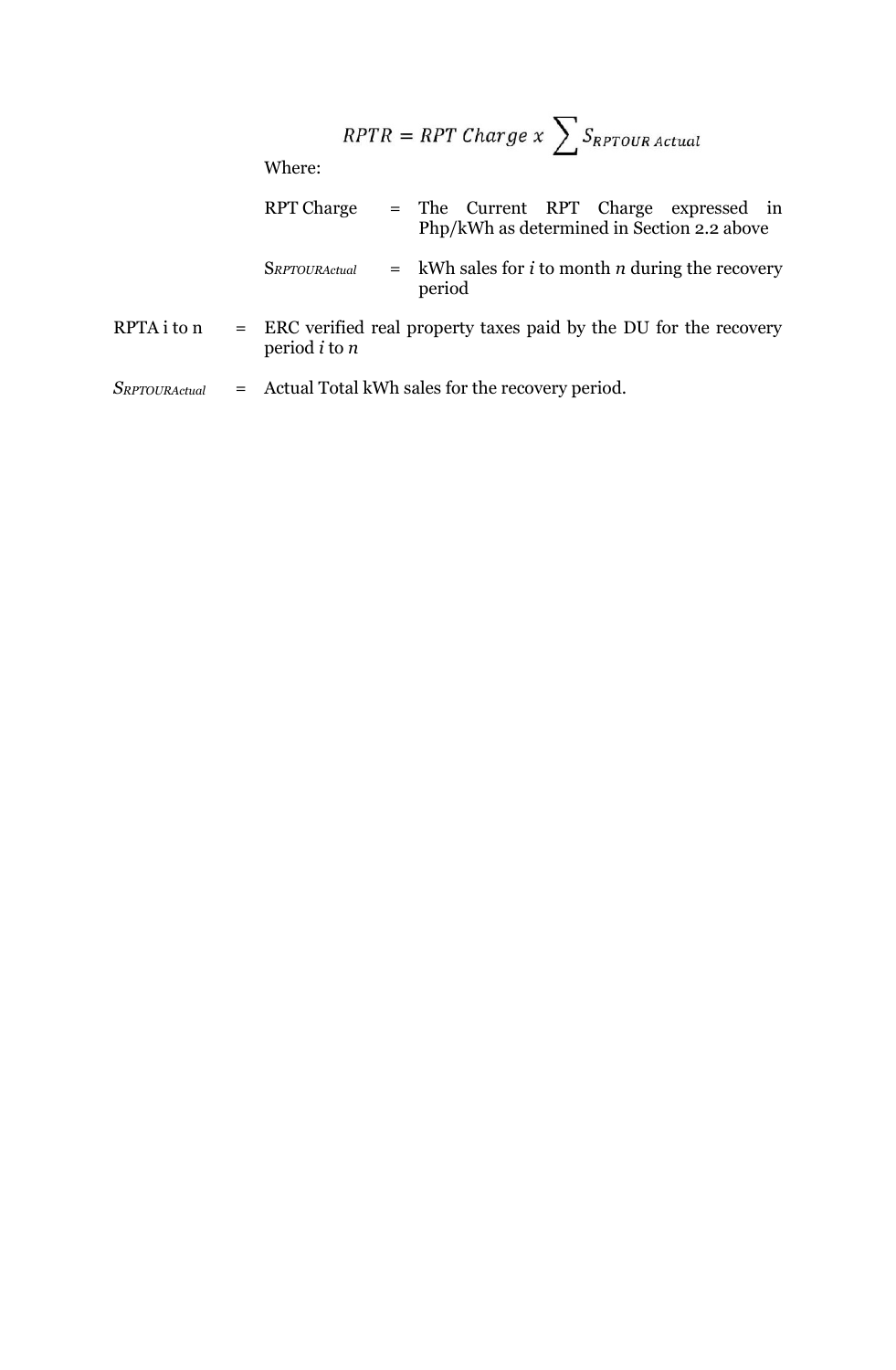## **4.3. Local Franchise and Business Taxes Over/Under Recovery**

The Local Franchise and Business Taxes Over/Under Recovery to becharged to customers shall be calculated based on the following formulae:

### **4.3.1.Business Tax Over/Under Recovery**

For BT Over/Under Recovery (BTOUR) to be charged to customers shall be calculated based on the following formula:

$$
BT_{OUR} = \frac{(BTR_i + BTR_{ii} + \cdots BTR_n) - (BTA_i + BTA_{ii} + \cdots BTA_n)}{S_{BTOUR_{Total Actual}}}
$$

Where:

BT*OUR* = Refers to over/under recoveries business taxes during the recovery period express in Php/kWh

 $BTR<sub>i</sub>$ *to n* = Business tax revenue for the recovery period *i* to *n* computed as follows:

$$
BTR = (BT \times \sum_{i=1\ldots m} S_{BTOUR_{ACTUAL}})
$$

Where:

|                             |  | BT                                           |  | = ERC Other Business Tax Rate                                                        |
|-----------------------------|--|----------------------------------------------|--|--------------------------------------------------------------------------------------|
|                             |  | $S_{BTOUR_{ACTUAL}}$ =                       |  | $=$ kWh Sales for the Month <i>i</i> to Month<br><i>m</i> during the recovery period |
| BTA <i>i</i> to <i>n</i>    |  | recovery period $i$ to $n$                   |  | = ERC verified business taxes paid by the DU for the                                 |
| $S_{BTOUR_{TOTAL}$ $ACTUAL$ |  | $=$ Actual kWh Sales for the recovery period |  |                                                                                      |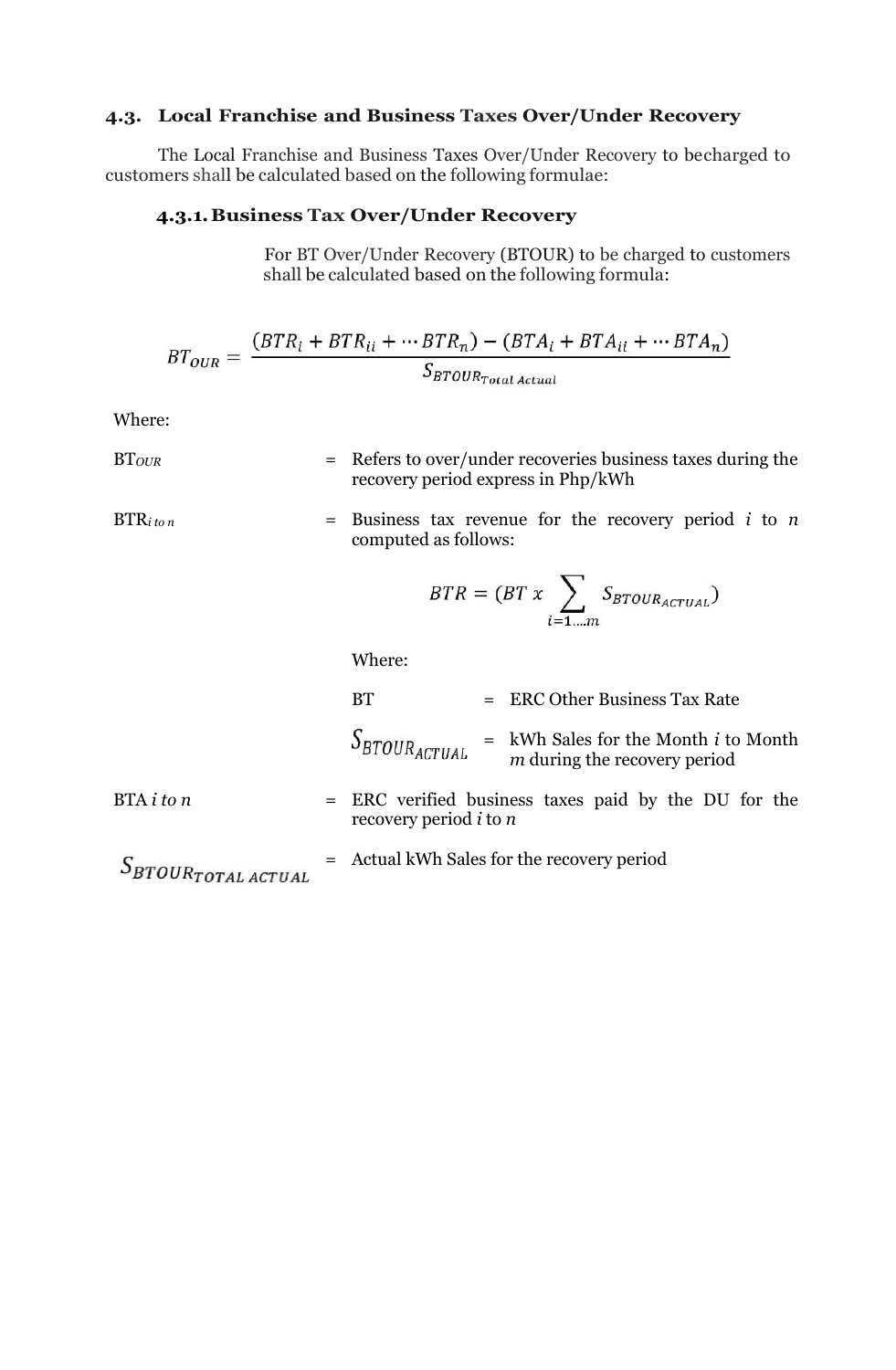## **4.3.2. Local Franchise Tax Over/Under Recovery**

For LFT Over/Under Recovery (LFTOUR) to be charged tocustomers shall be calculated based on the following formula:

$$
LFT_{OUR}
$$
  
= 
$$
\frac{(LFTR_i + LFTR_{ii} + \cdots LFTR_n) - (LFTA_i + LFTA_{ii} + LFTA_n)}{S_{LFTOUR_{total}}}
$$

Where:

| $LFT_{OUR}$                 | = Refers to over/under recoveries in local<br>franchise taxes during the recovery period<br>expressed in PhP/kWh |  |  |  |  |
|-----------------------------|------------------------------------------------------------------------------------------------------------------|--|--|--|--|
| $LFTR_{i\text{ to }n}$      | $=$ Local Franchise Tax revenue for the recovery<br>period $i$ to $n$                                            |  |  |  |  |
| $LFTA$ iton                 | = ERC verified local franchise taxes paid by<br>the DU for the recovery period $i$ to $n$                        |  |  |  |  |
| $S_{LFTOUR_{Total\,Actual}$ | = Actual Total kWh sales for the recovery<br>period                                                              |  |  |  |  |

## **ARTICLE V**

## **FILING AND RESOLUTION OF THE APPLICATIONS**

## **5.1. Filing**

The DUs shall file their respective initial consolidated applications through Compliance Filing (CF) within the corresponding periods as prescribed hereunder:

| <b>DISTRIBUTION</b><br><b>UTILITIES</b> | <b>PERIOD OF</b><br><b>FILING</b> | <b>COVERED ADJUSTMENTS</b> |
|-----------------------------------------|-----------------------------------|----------------------------|
| Luzon DU <sub>s</sub>                   | 31 March 2023                     | January 2021-December 2022 |
| Visavas DU <sub>s</sub>                 | 31 March 2024                     | January 2021-December 2023 |
| Mindanao DUs                            | 31 March 2025                     | January 2021-December 2024 |

Subsequently, the DUs shall file their respective consolidated applications every three (3) years following the sequence of period of filingprescribed under ERC Resolution 21, Series of 20104.

# **5.2. Form of Application and Supporting Document**

The Applications and supporting documents therewith shall adopt the prescribed templates (Appendix "A" or Appendix "B") by the ERC.

<sup>4</sup> A Resolution Amending Section 4 Article 4 and Section 1 of Article 5 of the Rules Governing the Automatic Cost Adjustment and True-up Mechanisms and Corresponding Confirmation Process for Distribution Utilities.